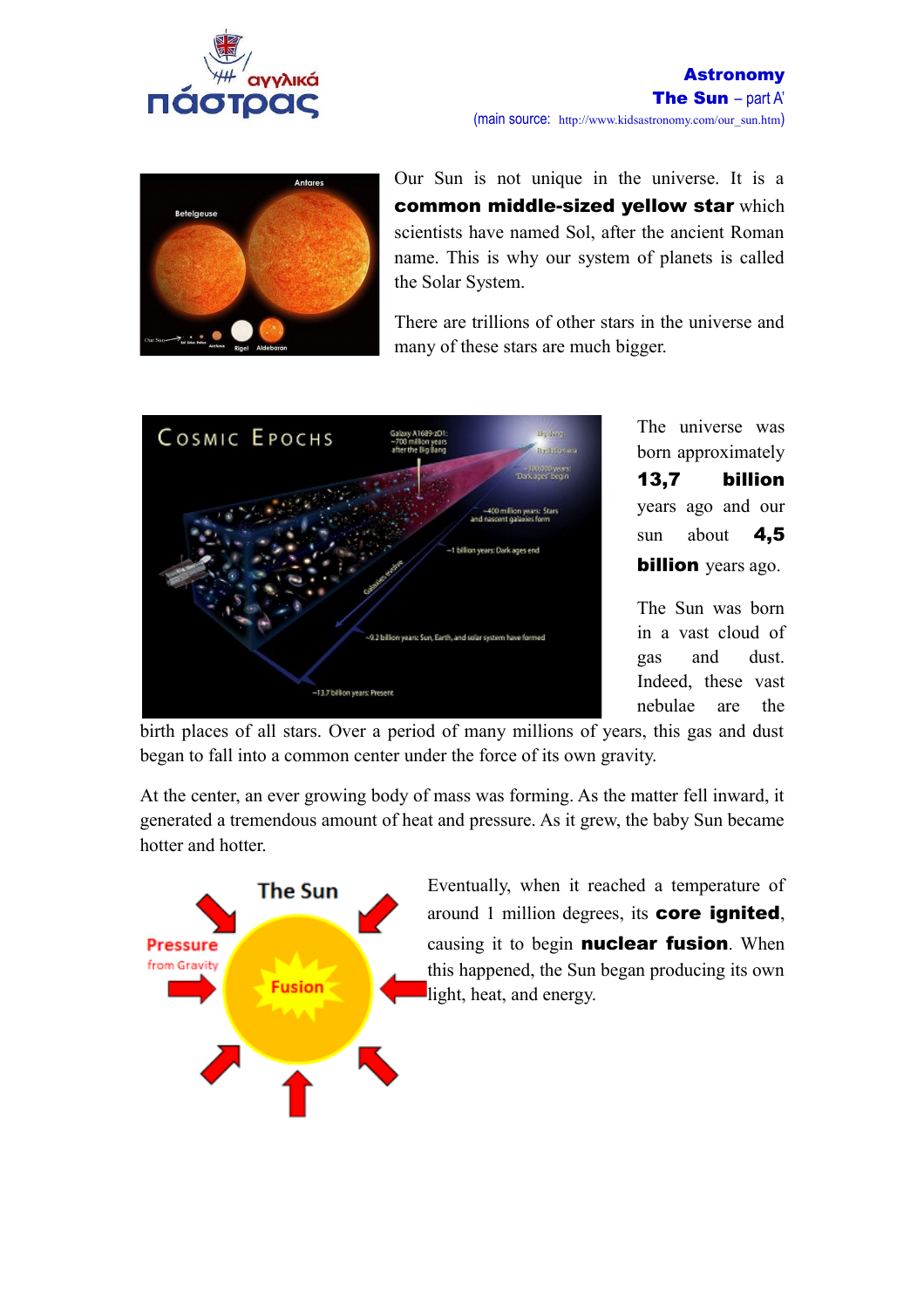



**What is Thermonuclear Fusion?**

Thermonuclear fusion is the process in which a star produce its light, heat, and energy. This happens at the core of the star. The core is superheated to millions of degrees. This heat travels towards the surface and radiates out into the universe.

## **Hydrogen to Helium**

Through this thermonuclear process, stars "burn" a fuel known as hydrogen. The result is that they create another type of fuel known as helium. However, stars do not burn in the same way that a fire does, because stars are not on fire.



## **When all the fuel is burnt the star 'dies'**